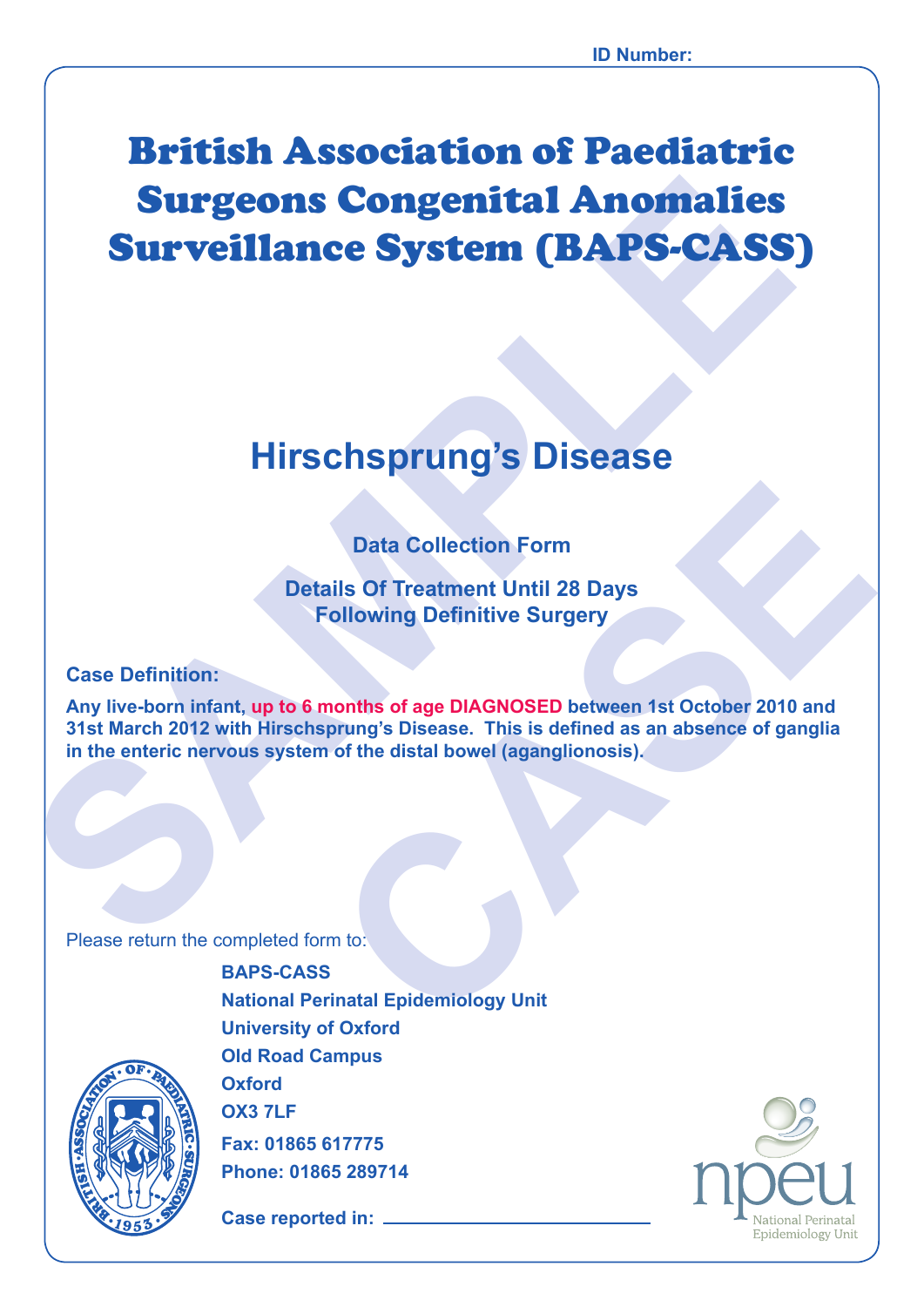# **Instructions**

- 1. Please do not enter any personally identifiable information (e.g. name, address or hospital number) on this form.
- 2. Please record the ID number from the front of this form against the infant's name on the Clinician's Section of the blue card retained in the BAPS folder.
- 3. Fill in the form using the information available in the infant's case notes.
- 4. If codes or examples are required, some lists (not exhaustive) are included on the back page of the form.
- 5. Tick the boxes as appropriate. If you require any additional space to answer a question please use the space provided in section 8.
- 6. Please complete all dates in the format DD/MM/YY, and all times using the 24hr clock e.g. 18:37
- **7. If you do not know the answers to some questions, please indicate this in section 8.**
- 8. If you encounter any problems with completing the form please contact the Study Administrator or use the space in section 8 to describe the problem.

|     | Section of the blue card retained in the BAPS folder.                                                                                                   |
|-----|---------------------------------------------------------------------------------------------------------------------------------------------------------|
| 3.  | Fill in the form using the information available in the infant's case notes.                                                                            |
| 4.  | If codes or examples are required, some lists (not exhaustive) are included on the back page of the<br>form.                                            |
| 5.  | Tick the boxes as appropriate. If you require any additional space to answer a question please use the<br>space provided in section 8.                  |
| 6.  | Please complete all dates in the format DD/MM/YY, and all times using the 24hr clock e.g. 18:37                                                         |
| 7.  | If you do not know the answers to some questions, please indicate this in section 8.                                                                    |
| 8.  | If you encounter any problems with completing the form please contact the Study Administrator or use<br>the space in section 8 to describe the problem. |
|     |                                                                                                                                                         |
|     |                                                                                                                                                         |
|     |                                                                                                                                                         |
|     |                                                                                                                                                         |
|     |                                                                                                                                                         |
|     |                                                                                                                                                         |
|     |                                                                                                                                                         |
|     |                                                                                                                                                         |
|     | <b>Section 1: Antenatal / Birth Data</b>                                                                                                                |
| 1,1 | What was the mother's year of birth?                                                                                                                    |
| 1.2 | Please give the first alphabetical part of mother's postcode<br>(e.g. OX for Oxfordshire, EH for Edinburgh, L for Liverpool)                            |
| 1.3 | Ethnic group <sup>1*</sup>                                                                                                                              |
| 1.4 | Gestational age at birth (completed weeks)                                                                                                              |
| 1.5 | indeterminate<br>Gender<br>male<br>female                                                                                                               |
| 1.6 | <b>Birthweight</b>                                                                                                                                      |
| 1.7 | Is there a family history of HD?<br>Yes<br>No                                                                                                           |
|     | If Yes, please specify which relatives and indicate if maternal or paternal?                                                                            |
| 1.8 | Age at first spontaneous meconium passage (not stained liquor)                                                                                          |
|     | $< 24$ hrs                                                                                                                                              |
|     | 24-48 hrs                                                                                                                                               |
|     |                                                                                                                                                         |
|     | $>48$ hrs<br>Not known                                                                                                                                  |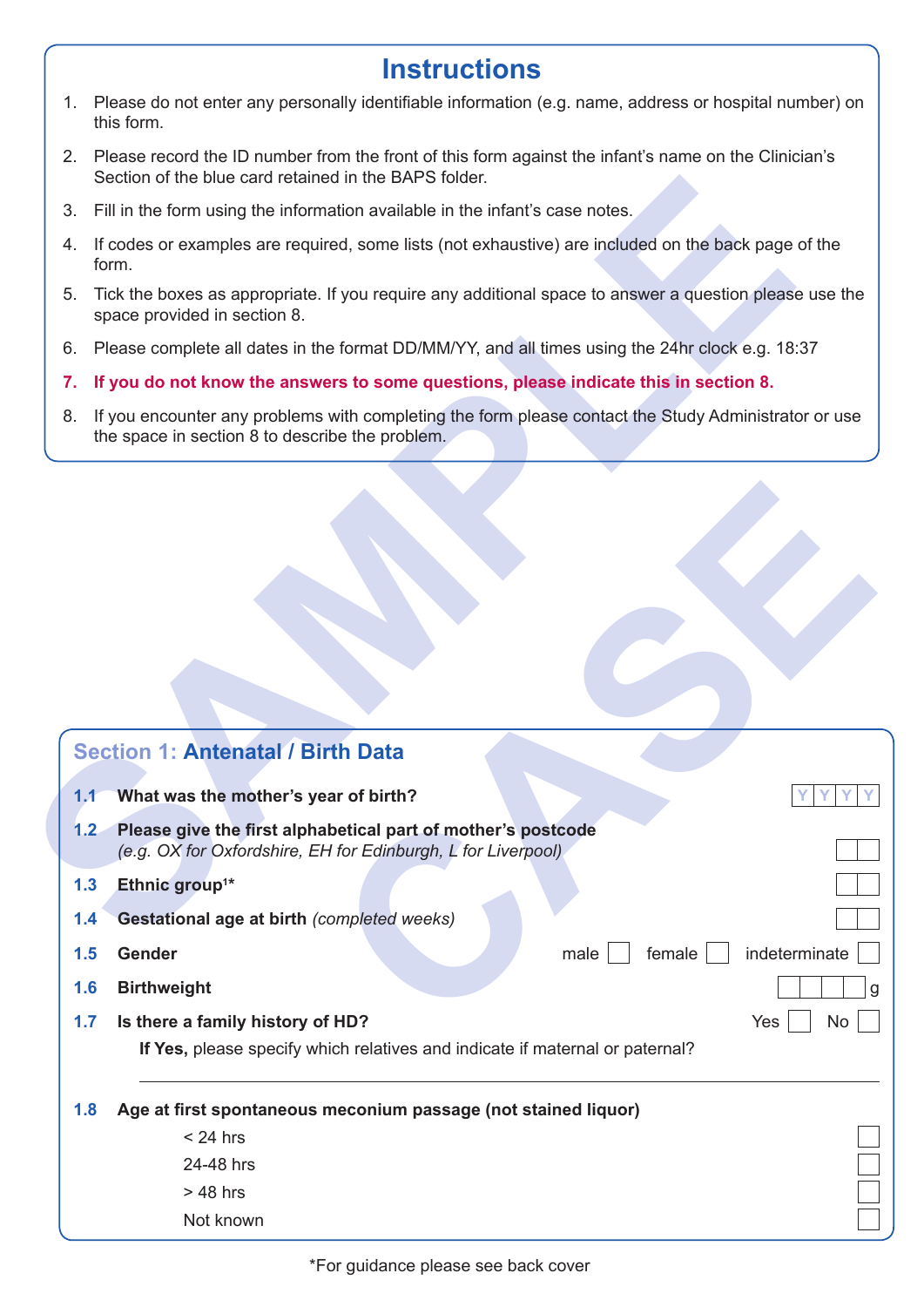|            | <b>Section 2: Presentation</b>                                                                                                                                                                                                                                                 |           |
|------------|--------------------------------------------------------------------------------------------------------------------------------------------------------------------------------------------------------------------------------------------------------------------------------|-----------|
| 2.1        | Age in days at first presentation to your hospital                                                                                                                                                                                                                             | days      |
| 2.2        | What was the date of presentation?                                                                                                                                                                                                                                             |           |
| 2.3        | Was the infant transferred from another hospital?<br>If Yes, please specify hospital where the infant was born _                                                                                                                                                               | Yes<br>No |
| 2.4        | Was the infant discharged home after birth and before diagnosis?                                                                                                                                                                                                               | Yes<br>No |
| 2.5<br>2.6 | What features were apparent at presentation? (tick all that apply)<br>Abdominal distension<br><b>Bile vomiting</b><br>Non-bile vomiting<br>Suspected enterocolitis<br>Other<br>If Other, please specify _<br>Were there any associated anomalies?<br>If Yes, please specify __ | Yes<br>No |
|            |                                                                                                                                                                                                                                                                                |           |
|            |                                                                                                                                                                                                                                                                                |           |
|            | <b>Section 3: Initial Investigations and Management</b>                                                                                                                                                                                                                        |           |
| 3.1        | What was the date of definitive diagnosis?                                                                                                                                                                                                                                     |           |
| 3.2        | Was a contrast enema performed?                                                                                                                                                                                                                                                | Yes<br>No |

|     | <b>Trefe there any associated anomalies:</b>                             | $\sim$ $\sim$ $\sim$ $\sim$ $\sim$ $\sim$<br>$\sim$ $\sim$ $\sim$ |
|-----|--------------------------------------------------------------------------|-------------------------------------------------------------------|
|     | If Yes, please specify _                                                 |                                                                   |
|     |                                                                          |                                                                   |
|     |                                                                          |                                                                   |
|     |                                                                          |                                                                   |
|     |                                                                          |                                                                   |
|     |                                                                          |                                                                   |
|     |                                                                          |                                                                   |
|     |                                                                          |                                                                   |
|     |                                                                          |                                                                   |
|     |                                                                          |                                                                   |
|     |                                                                          |                                                                   |
|     |                                                                          |                                                                   |
|     |                                                                          |                                                                   |
|     | <b>Section 3: Initial Investigations and Management</b>                  |                                                                   |
| 3.1 | What was the date of definitive diagnosis?                               | M<br>D<br>M<br>D                                                  |
| 3.2 | Was a contrast enema performed?                                          | Yes<br><b>No</b>                                                  |
|     | If Yes, were the following performed $<$ 24 hrs prior to contrast study? |                                                                   |
|     | PR examination                                                           | Yes<br>Don't know<br><b>No</b>                                    |
|     | Washout/enema                                                            | Don't know<br>Yes<br><b>No</b>                                    |
|     | Was a Transition Zone reported by radiologist?                           | <b>No</b><br>Yes                                                  |
|     | If Yes, please select site                                               |                                                                   |
|     | Rectosigmoid                                                             |                                                                   |
|     | Descending colon                                                         |                                                                   |
|     | Transverse colon                                                         |                                                                   |
|     | Ascending colon                                                          |                                                                   |
|     | Small bowel                                                              |                                                                   |
|     |                                                                          |                                                                   |
|     |                                                                          |                                                                   |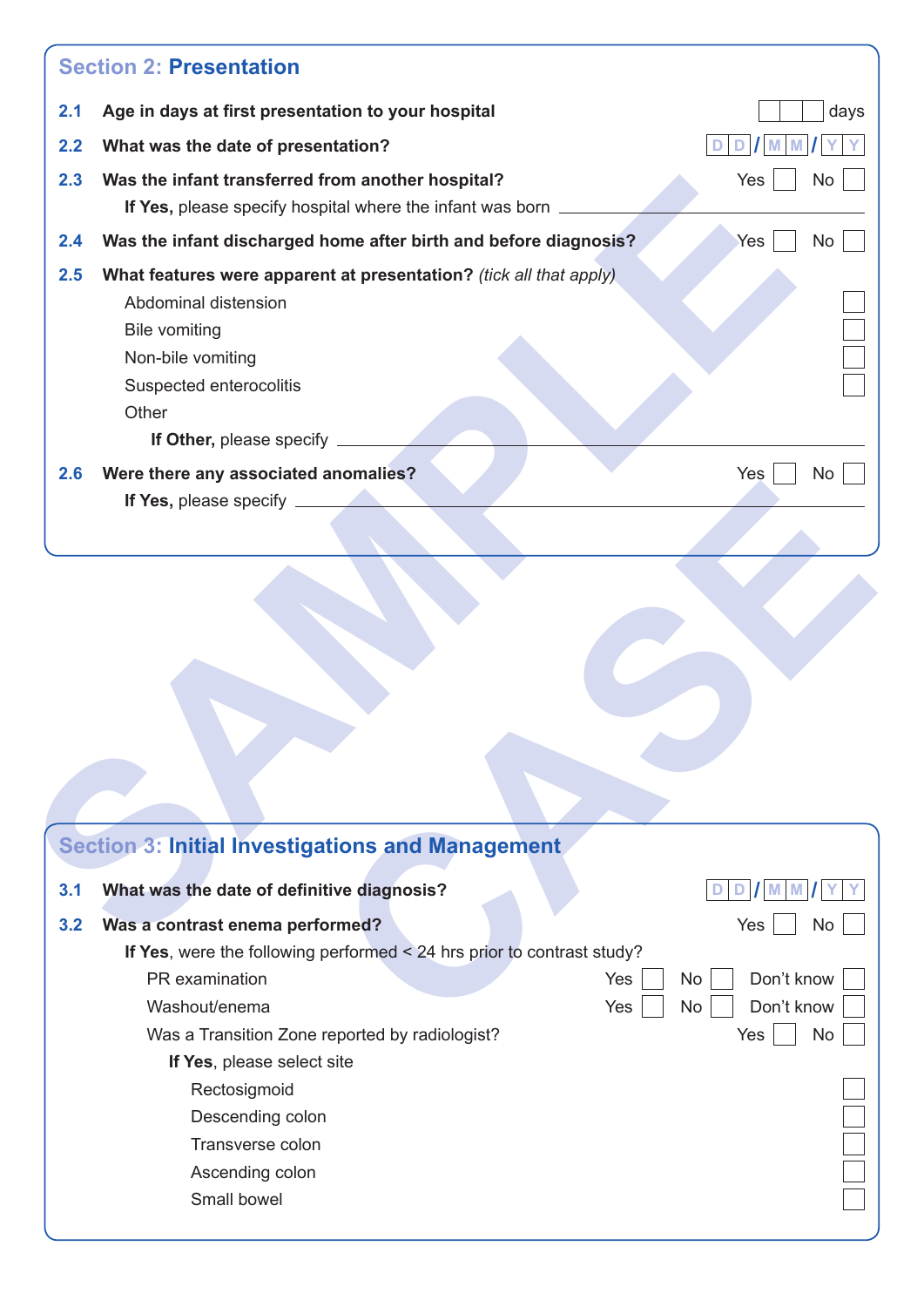| 3.3 | Were rectal biopsies performed?<br>(Please give details from separate episodes i.e. on different dates)                     |                                           | Yes<br>No                                             |
|-----|-----------------------------------------------------------------------------------------------------------------------------|-------------------------------------------|-------------------------------------------------------|
|     | <b>Date</b>                                                                                                                 | <b>Method</b> (please tick)               | <b>Result</b> (please tick)                           |
|     |                                                                                                                             | Suction                                   | Normal<br>Abnormal                                    |
|     | $D$ $\vert$ $\vert$ M $\vert$ M $\vert$ $\vert$ Y                                                                           | Punch<br>Full-thickness                   | Suspicious<br>Inadequate                              |
|     | $M$ M $\prime$ Y<br>D                                                                                                       | Suction<br>Punch<br><b>Full-thickness</b> | Abnormal<br>Normal<br>Suspicious<br>Inadequate        |
|     | <b>M</b> M                                                                                                                  | Suction<br>Punch<br><b>Full-thickness</b> | Abnormal<br>Normal<br><b>Suspicious</b><br>Inadequate |
| 3.4 | Was anorectal manometry performed?                                                                                          |                                           | Yes<br><b>No</b>                                      |
| 3.5 | Was the infant allowed home after diagnosis and before definitive surgery?                                                  |                                           | <b>Yes</b><br>No                                      |
|     |                                                                                                                             |                                           |                                                       |
|     | <b>Section 4: Management before Definitive Surgery</b>                                                                      |                                           |                                                       |
| 4.1 | Was the infant managed with washouts?<br>If Yes, were any washouts performed at home?                                       |                                           | Yes<br><b>No</b><br>No<br>Yes                         |
| 4.2 | Was a de-functioning stoma performed before definitive surgery?<br>If Yes, please continue<br>If No, please go to section 5 |                                           | Yes<br><b>No</b>                                      |
| 4.3 | Date and time of stoma formation                                                                                            |                                           | D                                                     |
| 4.4 | What was the body weight at stoma formation? (please state if not known)                                                    |                                           |                                                       |
| 4.5 | What was the reason for stoma formation? <sup>2*</sup>                                                                      |                                           |                                                       |
| 4.6 | Were biopsies taken?<br>If Yes, how were biopsies obtained?<br>Was the biopsy result available intra-operatively?           |                                           | Yes<br>No<br>Laparoscopically<br>Open<br>Yes<br>No    |
| 4.7 | Please indicate the site of the stoma<br>Sigmoid<br>Descending colon<br>Transverse colon<br>Ascending colon<br>Small bowel  |                                           |                                                       |
| 4.8 | Were there any stoma-related complications requiring revision?                                                              |                                           | Yes<br>No                                             |
|     |                                                                                                                             |                                           |                                                       |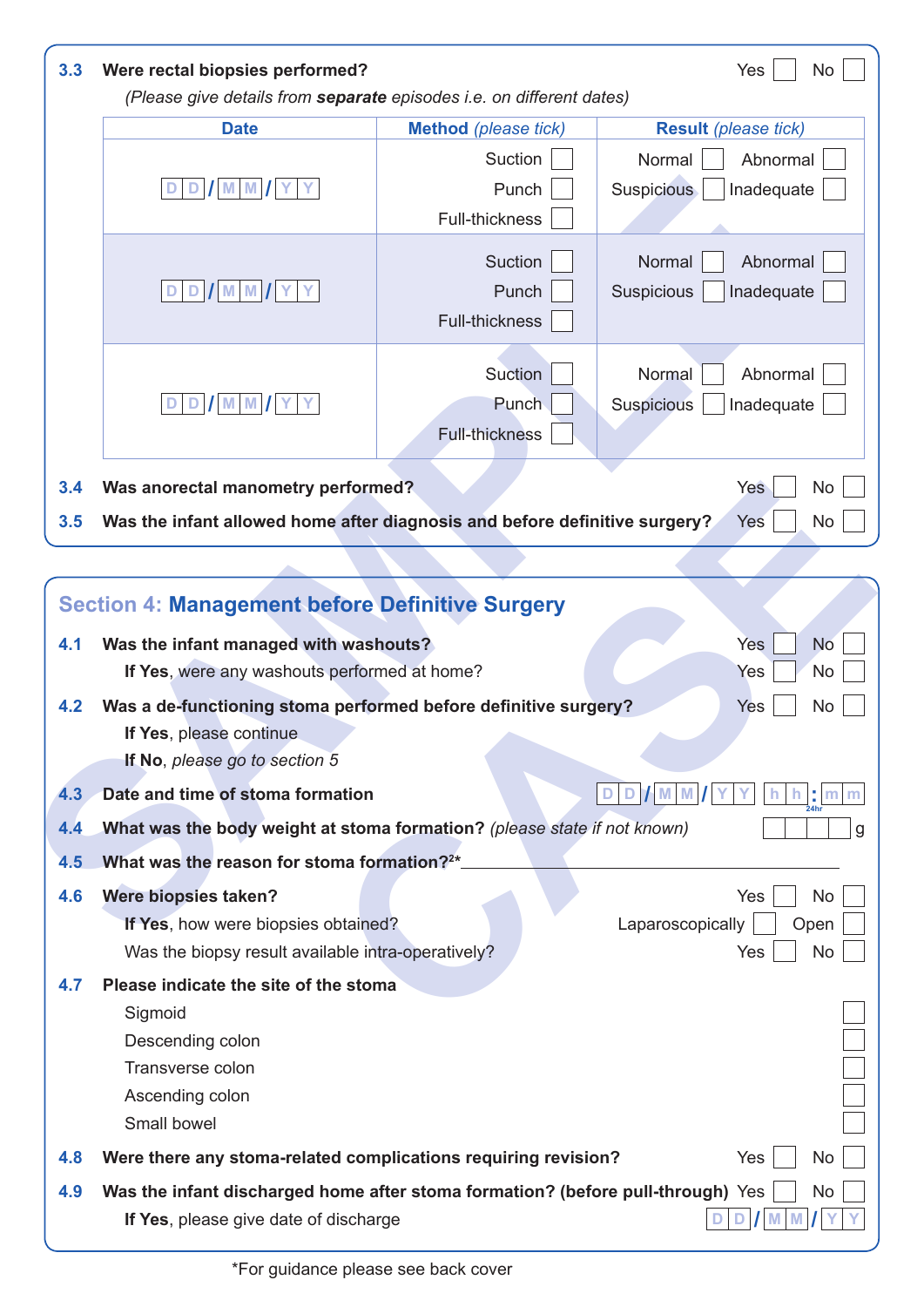|      | <b>Section 5: Definitive Surgery</b>                                                                    |                  |                         |            |                                                       |
|------|---------------------------------------------------------------------------------------------------------|------------------|-------------------------|------------|-------------------------------------------------------|
| 5.1  | Has the infant had definitive surgery?                                                                  |                  |                         |            | Yes<br><b>No</b>                                      |
|      | If No, has a date for definitve surgery been planned?                                                   |                  |                         |            | Yes<br><b>No</b>                                      |
|      | If Yes, what is the planned date for definitive surgery?                                                |                  |                         |            |                                                       |
|      | If the infant has NOT had surgery, please go to section 8                                               |                  |                         |            |                                                       |
| 5.2  | What was the date of definitive surgery?                                                                |                  |                         |            | M<br>M<br>D                                           |
| 5.3  | How many consultants were involved (operating and/or assisting)?                                        |                  |                         |            |                                                       |
| 5.4  | What was the body weight at definitive procedure? (please state if not known)                           |                  |                         |            |                                                       |
| 5.5  | Were intra-operative biopsies obtained?                                                                 |                  |                         |            | Yes<br><b>No</b>                                      |
|      | If Yes, how were biopsies obtained?                                                                     |                  | Laparoscopically        | Open       | Transanal                                             |
| 5.6  | Please indicate site of pathological transition zone diagnosed at surgery                               |                  |                         |            |                                                       |
|      | Rectosigmoid                                                                                            |                  |                         |            |                                                       |
|      | Descending colon                                                                                        |                  |                         |            |                                                       |
|      | Transverse colon                                                                                        |                  |                         |            |                                                       |
|      | Ascending colon                                                                                         |                  |                         |            |                                                       |
|      | Small bowel                                                                                             |                  |                         |            |                                                       |
| 5.7  | What distance above "normal" biopsy was the pull-through carried out?                                   |                  |                         |            |                                                       |
| 5.8  | How was the colonic mobilisation performed?                                                             |                  |                         |            |                                                       |
|      | <b>Procedure</b>                                                                                        | <b>Attempted</b> | <b>Successful</b>       |            | Please indicate the order<br>in which procedures were |
|      |                                                                                                         |                  |                         |            |                                                       |
|      |                                                                                                         |                  |                         |            | attempted (1,2,3 etc)                                 |
|      | Open (abdominal incision)                                                                               |                  | Yes<br>No               |            |                                                       |
|      | Entirely laparoscopically                                                                               |                  | Yes $\vert$<br>No       |            |                                                       |
|      | <b>Entirely transanally</b>                                                                             |                  | Yes<br><b>No</b>        |            |                                                       |
|      | Combined laparoscopic/<br>transanal                                                                     |                  | <b>Yes</b><br><b>No</b> |            |                                                       |
| 5.9  | How was the distal rectum dissected (i.e. operative technique)?                                         |                  |                         |            |                                                       |
|      | Submucosal dissection (i.e. Soave-Boley)                                                                |                  |                         |            | Yes<br>No                                             |
|      | If Yes, was the muscle cuff split?                                                                      |                  |                         |            | Yes<br>No                                             |
|      | Perirectal dissection (i.e. Swenson)                                                                    |                  |                         |            | Yes<br>No                                             |
|      | Posterior dissection (i.e. Duhamel)                                                                     |                  |                         |            | Yes<br>No                                             |
|      | If Yes, estimated length of anterior aganglionic rectum/colon                                           |                  |                         |            |                                                       |
|      | Other                                                                                                   |                  |                         |            | Yes<br>No                                             |
|      | If Yes, please specify _                                                                                |                  |                         |            |                                                       |
|      | 5.10 What distance was the anastomosis above dentate line?                                              |                  |                         |            |                                                       |
| 5.11 | Was the distal bowel everted to suture the anastomosis?<br>5.12 Has the stoma (if present) been closed? |                  |                         | <b>Yes</b> | Yes<br><b>No</b><br>No<br>N/A                         |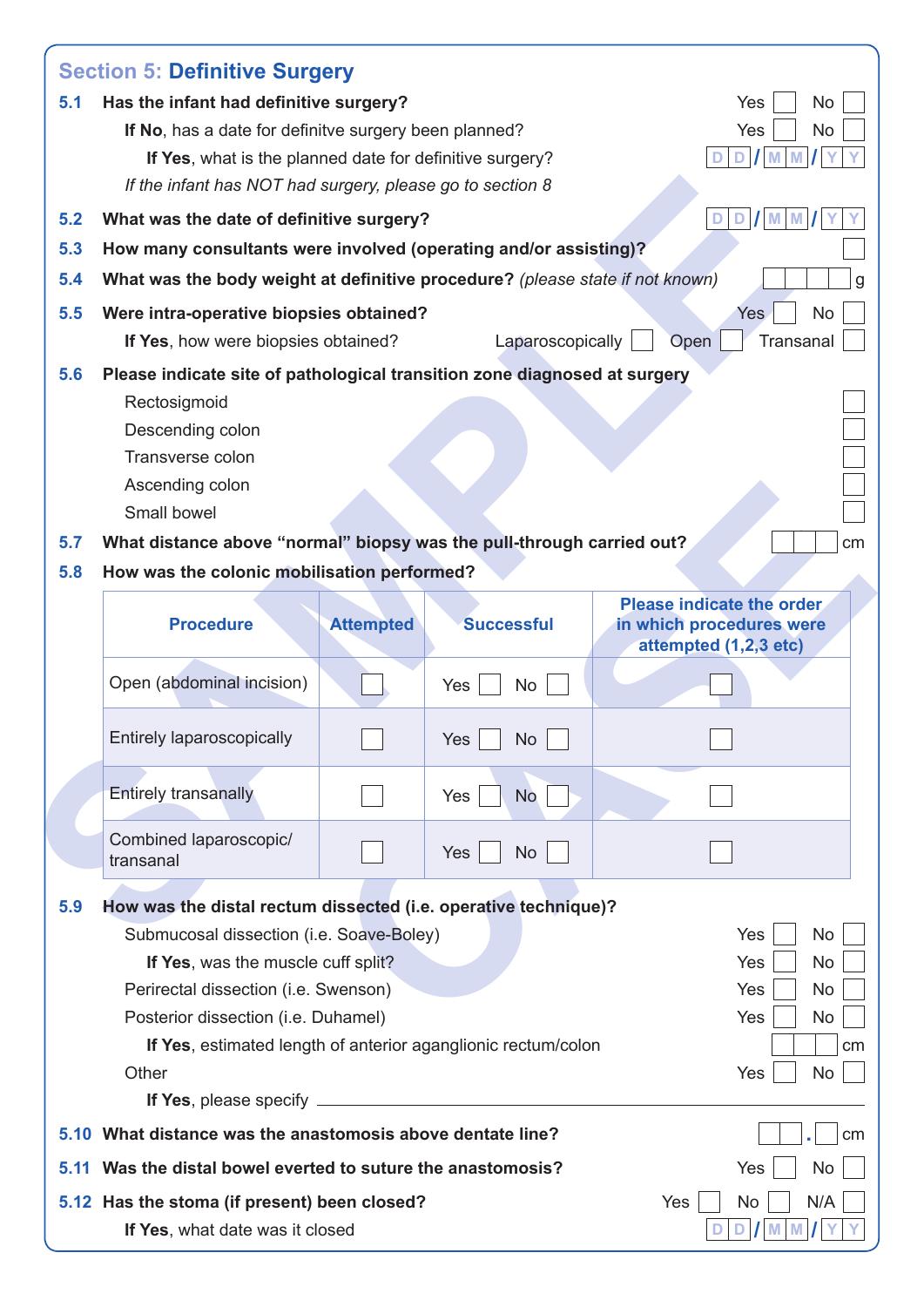|     | Section 6: Results from Pathology Report (please state if not known)                                  |                |
|-----|-------------------------------------------------------------------------------------------------------|----------------|
| 6.1 | What was the total length of bowel resected (after fixation)?                                         | cm             |
| 6.2 | What was the minimum length of ganglionic bowel resected (after fixation)?                            | $\mathsf{lcm}$ |
| 6.3 | Were thickened nerve trunks reported at the proximal resection margin?                                | Yes<br>No l    |
| 6.4 | Were features of Intestinal Neuronal Dysplasia reported?                                              | Yes<br>No      |
| 6.5 | Were there features of enterocolitis in the specimen?                                                 | Yes<br>No.     |
| 6.6 | If the Soave-Boley technique was used, what was the length of the<br>mucosal sleeve (after fixation)? | cm             |

| 6.3 | Were thickened nerve trunks reported at the proximal resection margin?                                |                                                                             | <b>No</b><br>Yes        |
|-----|-------------------------------------------------------------------------------------------------------|-----------------------------------------------------------------------------|-------------------------|
| 6.4 | Were features of Intestinal Neuronal Dysplasia reported?                                              |                                                                             | Yes<br>No               |
| 6.5 | Were there features of enterocolitis in the specimen?                                                 |                                                                             | Yes<br><b>No</b>        |
| 6.6 | If the Soave-Boley technique was used, what was the length of the<br>mucosal sleeve (after fixation)? |                                                                             | cm                      |
|     |                                                                                                       |                                                                             |                         |
|     |                                                                                                       | Section 7: Post-surgery Morbidity (<28 days post definitive procedure)      |                         |
| 7.1 | Did an anastomotic leak occur at site of pull-through?                                                |                                                                             | Yes<br>No               |
| 7.2 | Were anastomotic dilatations performed post-operatively?                                              |                                                                             | Yes<br>No               |
|     | If Yes, why were they employed?                                                                       | Electively                                                                  | Diagnosed stricture     |
| 7.3 | Did the infant have a wound infection requiring antibiotics?                                          |                                                                             | <b>Yes</b><br><b>No</b> |
| 7.4 | Did the infant have a pelvic/cuff abscess?                                                            |                                                                             | Yes<br><b>No</b>        |
| 7.5 | Did perianal excoriation delay discharge or require re-admission?                                     |                                                                             | Yes<br>No               |
| 7.6 | Was post-operative enterocolitis suspected?                                                           |                                                                             | <b>Yes</b><br><b>No</b> |
| 7.7 | Were there any other early complications?                                                             |                                                                             | <b>Yes</b><br><b>No</b> |
|     | If Yes, please specify _                                                                              |                                                                             |                         |
| 7.8 |                                                                                                       | Were any further surgical procedures required in the first 28 post-op days? | Yes<br>No               |
|     | If Yes, please specify                                                                                | <b>Details of Further Surgical Procedure</b>                                |                         |
|     | <b>Date of Surgery</b>                                                                                |                                                                             |                         |
|     | DVMM<br>D.                                                                                            |                                                                             |                         |
|     |                                                                                                       |                                                                             |                         |
|     | <b>M</b> M<br>D I                                                                                     |                                                                             |                         |
|     |                                                                                                       |                                                                             |                         |
|     |                                                                                                       |                                                                             |                         |
|     | <b>Section 8: Other information</b>                                                                   |                                                                             |                         |
|     |                                                                                                       |                                                                             |                         |

|     | <b>Section 8: Other information</b>                  |           |
|-----|------------------------------------------------------|-----------|
| 8.1 | Has the infant been discharged home?                 | Yes<br>No |
|     | If Yes, please specify date of discharge             |           |
| 8.2 | Has the infant been transferred to another hospital? | Yes<br>No |
|     |                                                      |           |
|     | Name of responsible consultant                       |           |
|     | Date of transfer                                     |           |
|     |                                                      |           |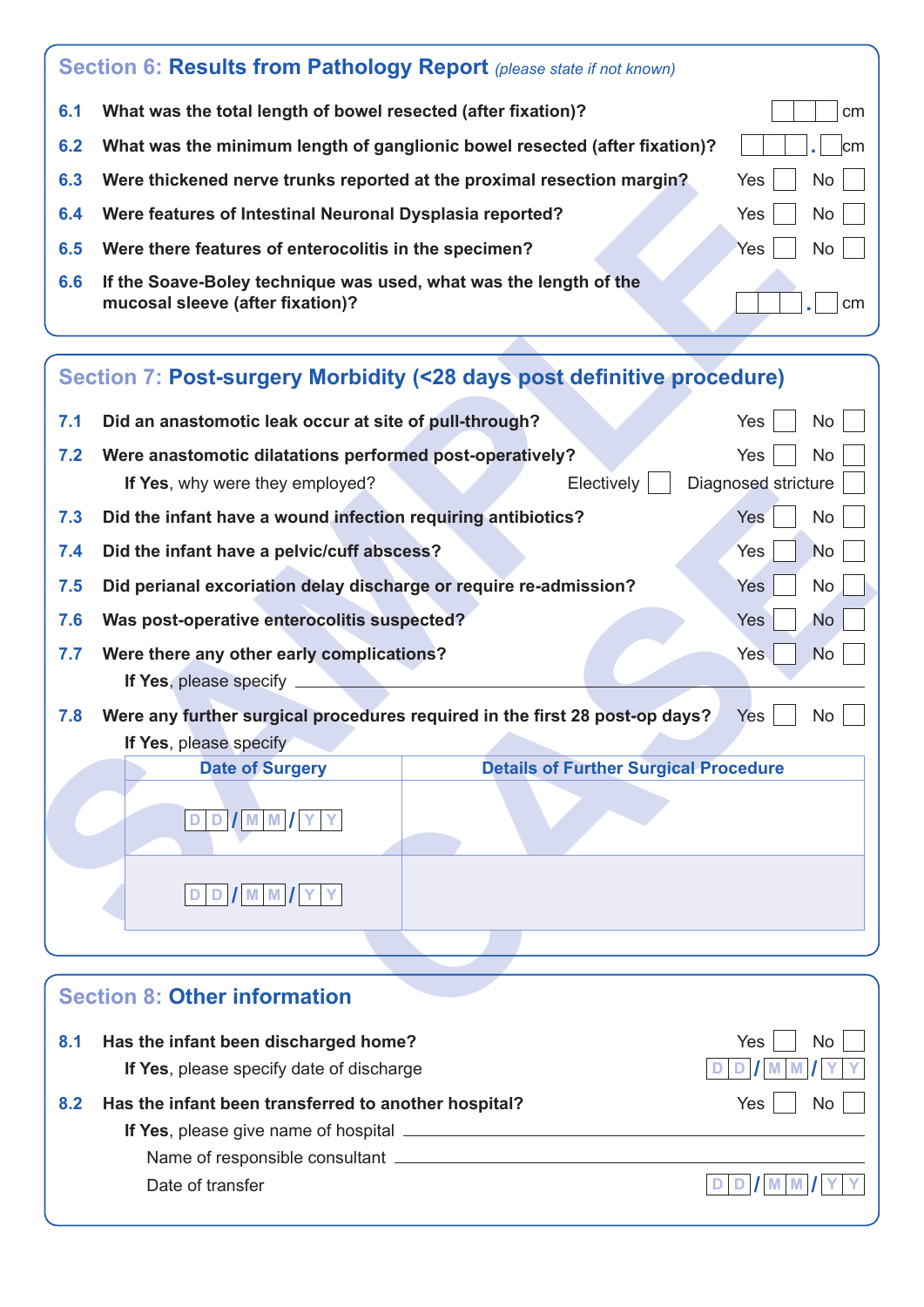| 8.3 | Did this infant die?<br>Yes<br><b>No</b>                                                      |
|-----|-----------------------------------------------------------------------------------------------|
|     | If Yes, please give date of death<br>D                                                        |
|     | Cause of death as stated on the death certificate (please state if not known)                 |
| 8.4 | Were the parents given any of the following? (please tick all that apply)<br>Yes<br><b>No</b> |
|     | In-hospital produced information leaflets                                                     |
|     | Contact details for support groups                                                            |
|     | Information leaflets from support groups                                                      |
|     | Offer of Genetic Counselling appointment                                                      |
| 8.5 | Please add other relevant information below                                                   |
|     |                                                                                               |
|     |                                                                                               |
|     |                                                                                               |
|     |                                                                                               |
|     |                                                                                               |
|     |                                                                                               |
|     |                                                                                               |
|     |                                                                                               |
|     |                                                                                               |
|     |                                                                                               |
|     |                                                                                               |
|     |                                                                                               |
|     |                                                                                               |
|     |                                                                                               |
|     |                                                                                               |
|     |                                                                                               |
|     |                                                                                               |
|     |                                                                                               |
|     |                                                                                               |
|     |                                                                                               |
|     |                                                                                               |
|     |                                                                                               |
|     |                                                                                               |
|     |                                                                                               |
|     |                                                                                               |
|     |                                                                                               |
|     | <b>Section 9:</b>                                                                             |

# **Today's date D D / M M / Y Y D**

You may find it useful in the case of queries to keep a copy of this form.